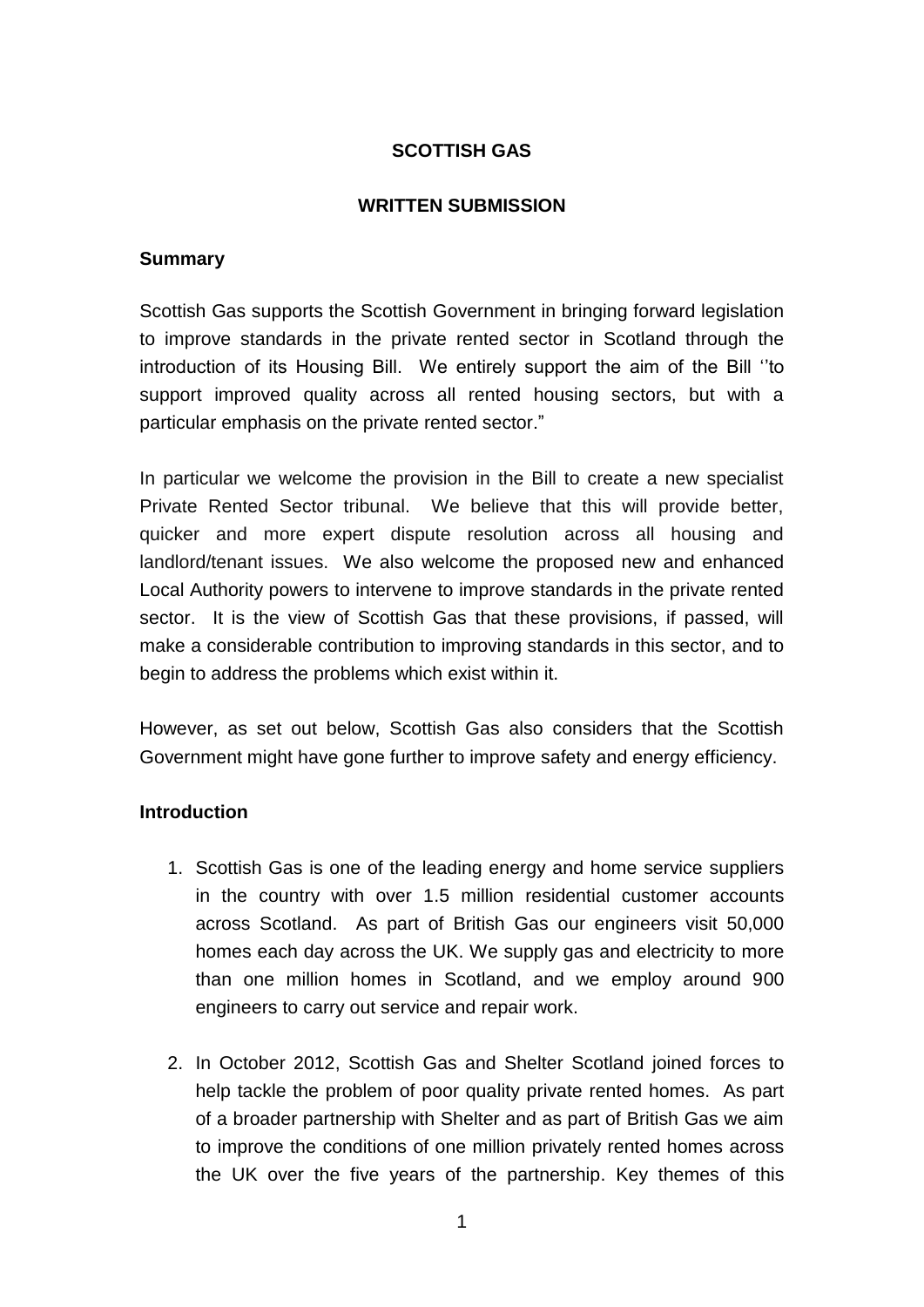partnership are to improve the safety and warmth of tenants in the private sector as well as providing help and advice to landlords and tenants

- 3. We believe the problem of poor standards in the private rented sector is made more acute by the fact that the PRS is an important source of housing for many vulnerable groups and also households with children make up an ever increasing proportion of its residents.
- 4. We support action to reduce the number of homes which fail to meet the repairing standard as set out in the Housing (Scotland) Act of 2006
- 5. On safety, carbon monoxide (CO) gas is known as the 'silent killer' because it is invisible and has no smell. CO can be emitted by any faulty appliance which burns a carbon based fuel such as gas, petrol, oil, coal and wood, and as little as 2% in the air can kill within one to three minutes. Children, elderly people, pregnant women and people with respiratory problems are particularly at risk from carbon monoxide poisoning.
- 6. 69% of all accidental fires in Scottish homes are caused by electrical problems – amounting to 3,400 incidents annually Scottish Gas supports the Electrical Safety Council's call for mandatory 5 yearly checks of electrical installations and appliances; and the introduction of RCD protection in all properties

# **Improving safety, warmth and well-being**

Scottish Gas believes that safety and well-being in the PRS could be improved through simple steps and would recommend:

- Requiring the presence of an audible carbon monoxide alarm mandatory in all private rented properties that have gas appliances.
- Introducing into regulation that a landlords' accreditation scheme should require landlords to not only have an Energy Performance Certificate, a gas safety certificate and electrical safety checks - but that certified copies should be provided to the tenant at the beginning of the tenancy and every 12 months during the life of the tenancy.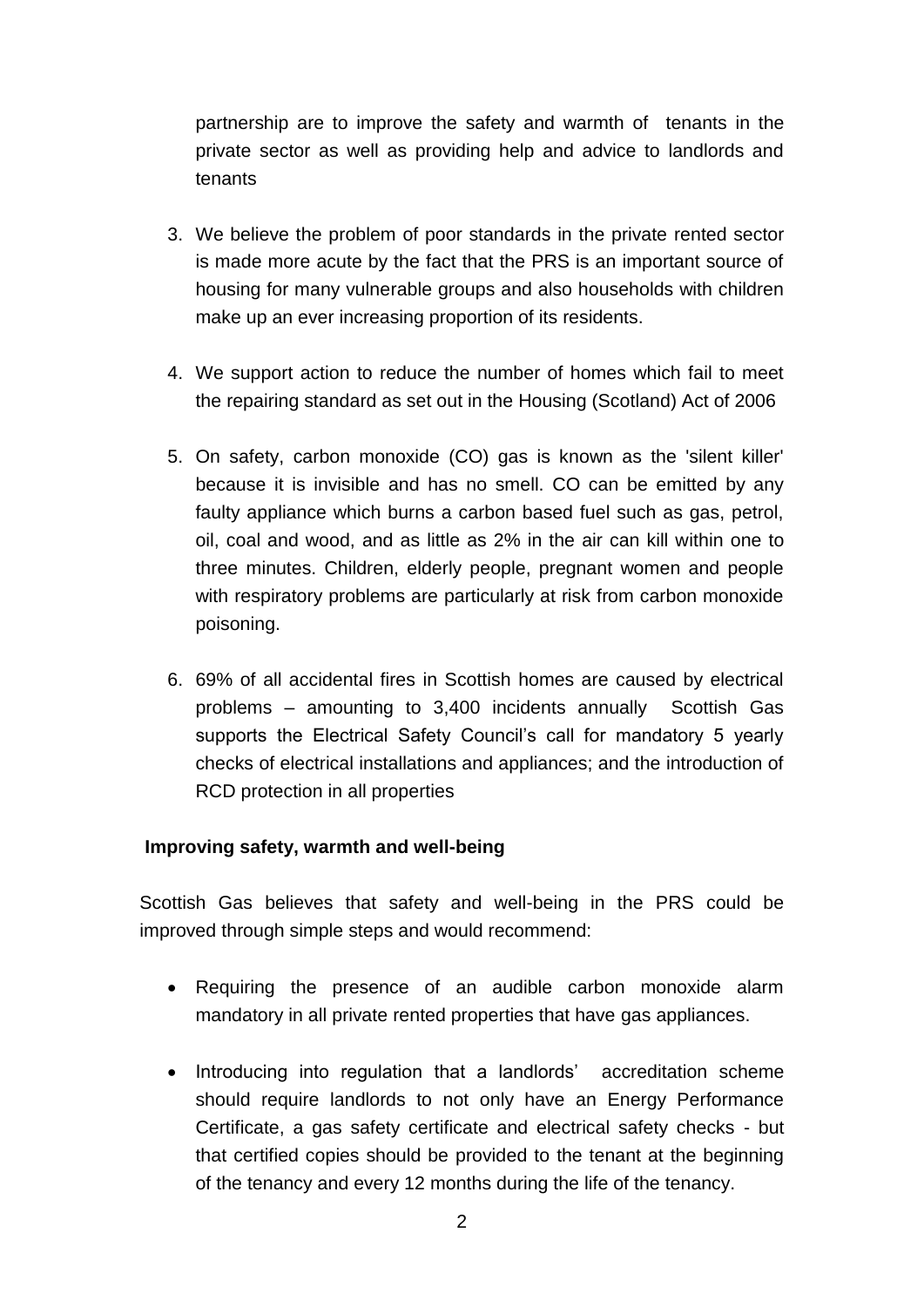- A five yearly electrical safety check which would provide significant additional protection for tenants and is a relatively low-cost way for the Scottish Government and the rented sector in Scotland to demonstrate leadership and best practice.
- Ensuring that Local Authorities have the resources to carry out regular, proactive checking of PRS properties, in accordance with their proposed enhanced powers. Scottish Gas believes this will be particularly important with regards to enforcement under the definition of the repairing standard as introduced by the Housing (Scotland) Act 2006, and the investigation of tenant complaints. It will also be invaluable in ensuring enforcement action can be pursued where necessary.
- Reducing the number of tenants in cold and damp accommodation by promoting measures to increase energy efficiency and reduce fuel poverty such as:
	- o encouraging landlords to commission improvements and take advantage of funding that is currently available through the Energy Company Obligation to do so
	- o ensuring that greater numbers of landlords adhere to their statutory duty to provide an Energy Performance Certificate to their tenants by requiring that copies are made available to tenants and accrediting bodies responsible for compliance.
- Requiring the inclusion of an obligation for landlords on repairs within the rental contract and the proposed Codes of Practice would be enhanced by adding a Service Level Agreement. This would require a landlord to make provision for repairs within an agreed specified timetable.
- Providing education programmes for tenants and landlords to ensure both understand their rights and responsibilities in this area.
- .Consider the early implementation of Section 55(6) of the Energy Act (2011) which states that "Scottish domestic energy efficiency regulations may come into force no earlier than 1 April 2015."